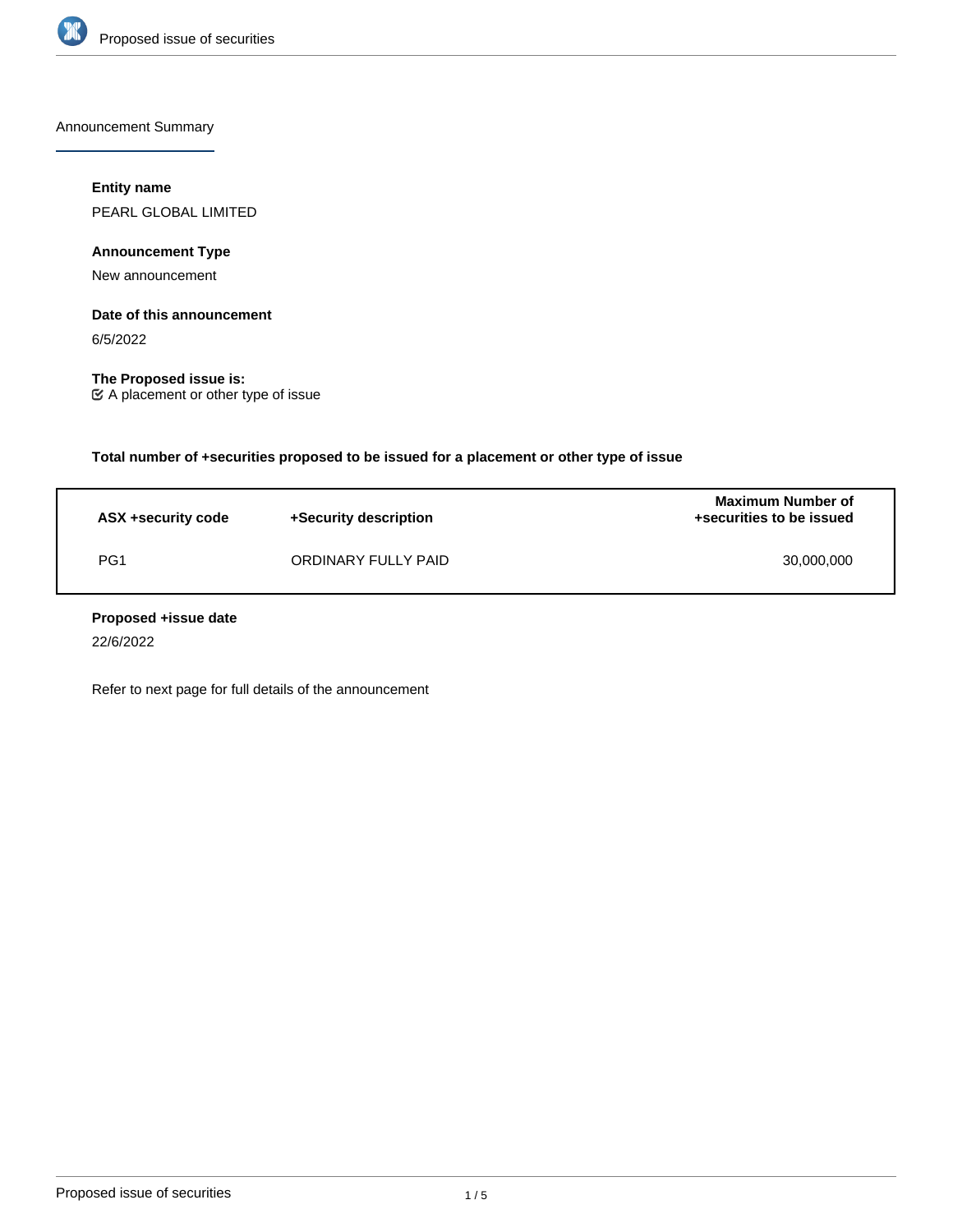

### Part 1 - Entity and announcement details

### **1.1 Name of +Entity**

PEARL GLOBAL LIMITED

We (the entity named above) give ASX the following information about a proposed issue of +securities and, if ASX agrees to +quote any of the +securities (including any rights) on a +deferred settlement basis, we agree to the matters set out in Appendix 3B of the ASX Listing Rules.

If the +securities are being offered under a +disclosure document or +PDS and are intended to be quoted on ASX, we also apply for quotation of all of the +securities that may be issued under the +disclosure document or +PDS on the terms set out in Appendix 2A of the ASX Listing Rules (on the understanding that once the final number of +securities issued under the +disclosure document or +PDS is known, in accordance with Listing Rule 3.10.3C, we will complete and lodge with ASX an Appendix 2A online form notifying ASX of their issue and applying for their quotation).

**1.2 Registered Number Type**

**Registration Number**

ABN

90118710508

**1.3 ASX issuer code**

PG1

**1.4 The announcement is**

New announcement

### **1.5 Date of this announcement**

6/5/2022

**1.6 The Proposed issue is:**

 $\mathfrak{C}$  A placement or other type of issue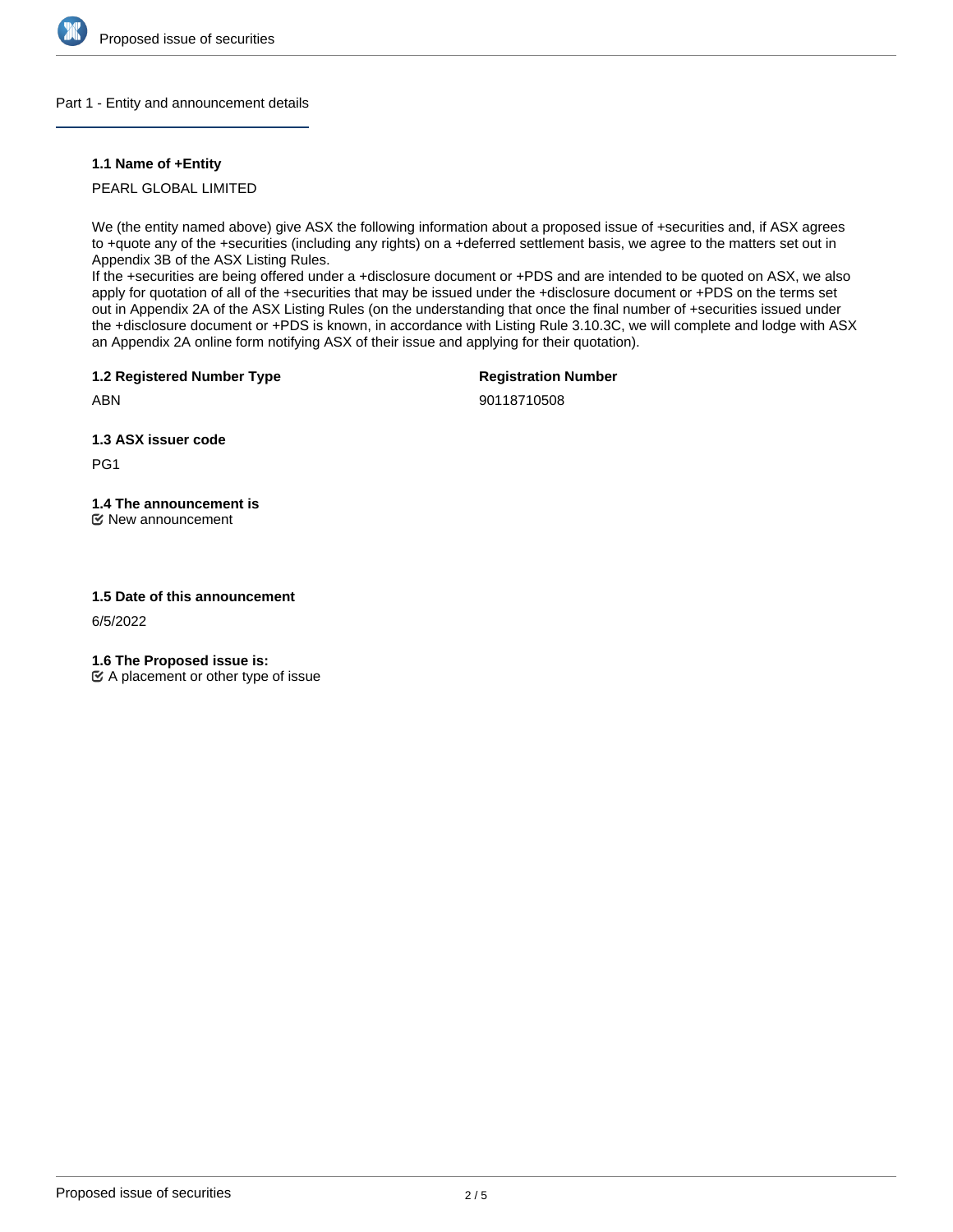

Part 7 - Details of proposed placement or other issue

Part 7A - Conditions

**7A.1 Do any external approvals need to be obtained or other conditions satisfied before the placement or other type of issue can proceed on an unconditional basis?** Yes

7A.1a Conditions

**Approval/Condition** +Security holder approval

15/6/2022

**Date for determination**

**Is the date estimated or actual?** Estimated

**\*\* Approval received/condition met?**

#### **Comments**

Part 7B - Issue details

**Is the proposed security a 'New class' (+securities in a class that is not yet quoted or recorded by ASX) or an 'Existing class' (additional securities in a class that is already quoted or recorded by ASX)?** Existing class

**Will the proposed issue of this +security include an offer of attaching +securities?** No

Details of +securities proposed to be issued

**ASX +security code and description**

PG1 : ORDINARY FULLY PAID

### **Number of +securities proposed to be issued**

30,000,000

**Offer price details**

**Are the +securities proposed to be issued being issued for a cash consideration?** Yes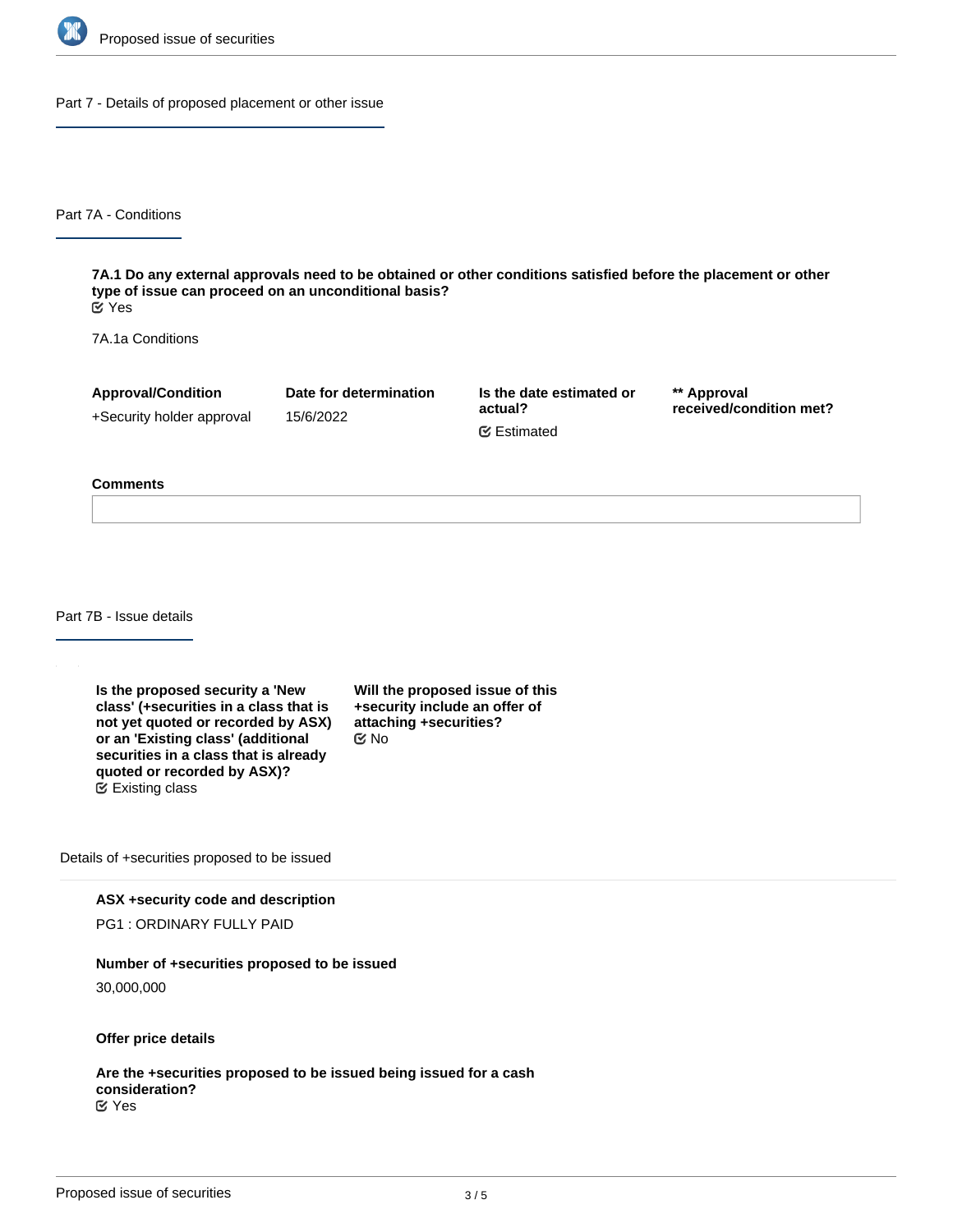

# **In what currency is the cash consideration being paid?**

AUD - Australian Dollar

**What is the issue price per +security?** AUD 0.02000

**Will these +securities rank equally in all respects from their issue date with the existing issued +securities in that class?** Yes

Part 7C - Timetable

**7C.1 Proposed +issue date** 22/6/2022

Part 7D - Listing Rule requirements

**7D.1 Has the entity obtained, or is it obtaining, +security holder approval for the entire issue under listing rule 7.1?** No

**7D.1b Are any of the +securities proposed to be issued without +security holder approval using the entity's 15% placement capacity under listing rule 7.1?** No

**7D.1c Are any of the +securities proposed to be issued without +security holder approval using the entity's additional 10% placement capacity under listing rule 7.1A (if applicable)?** No

**7D.2 Is a party referred to in listing rule 10.11 participating in the proposed issue?** Yes

**7D.3 Will any of the +securities to be issued be +restricted securities for the purposes of the listing rules?** No

**7D.4 Will any of the +securities to be issued be subject to +voluntary escrow?** No

Part 7E - Fees and expenses

**7E.1 Will there be a lead manager or broker to the proposed issue?** Yes